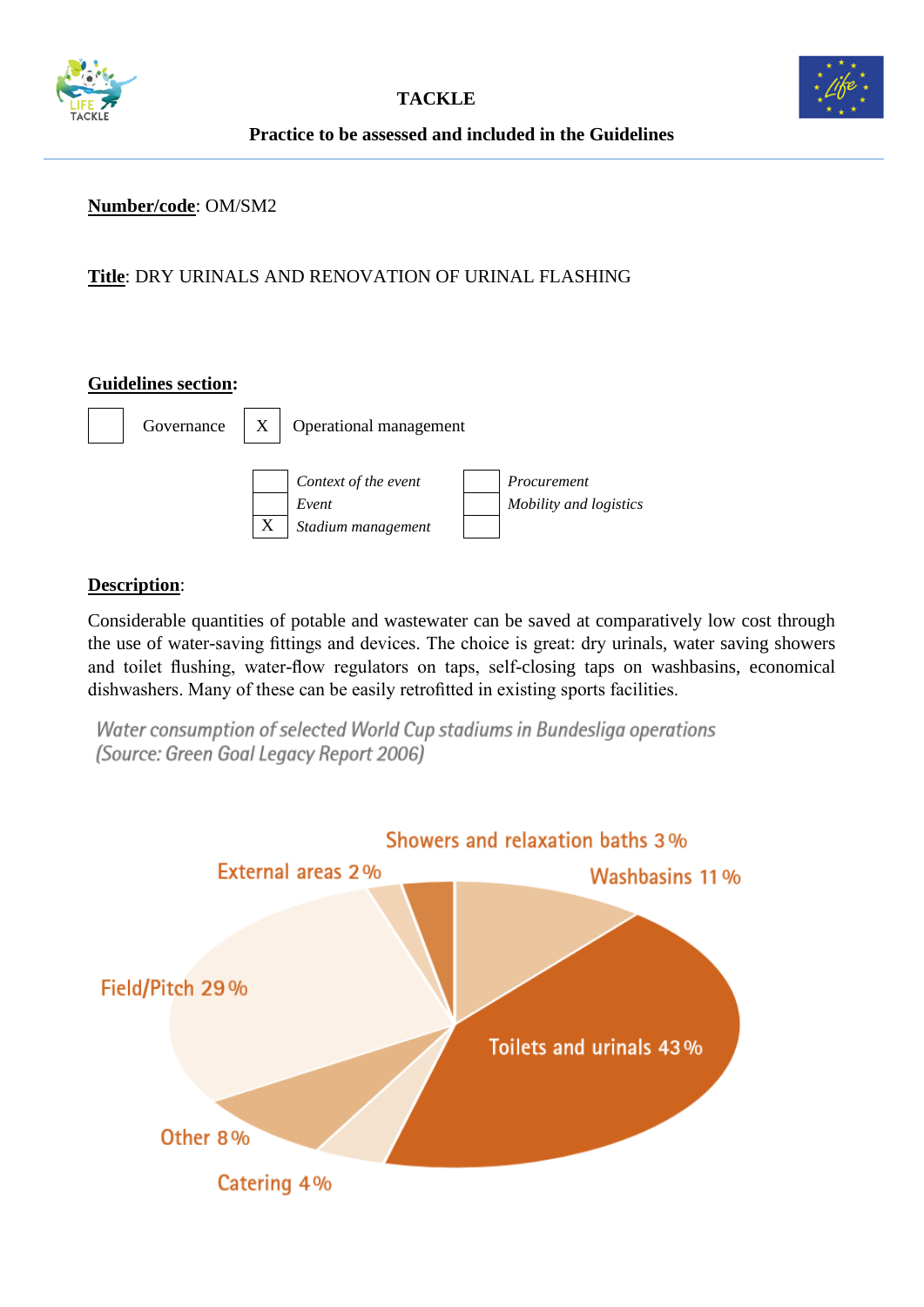- 1) Ever since it was built, the Volkswagen arena in Wolfsburg has had over 230 water-free urinals in spectator zones. Due to the overwhelmingly positive experiences of this action, they changed over to dry urinals in other areas of the arena (including the business sector, executive boxes, administrative areas and changing rooms). Furthermore, those above-mentioned areas should have also been fitted with water-saving devices (some with sensors).
- 2) The 1994 German Gymnastics Festival in Hamburg set a milestone for the economical usage of water in the world of sport. Around 100,000 athletes traditionally stay overnight during the event in sports halls and schools. The city of Hamburg took this opportunity to modernize sanitary facilities in more than 200 schools. As a result, a great deal of potable water was saved and modernization soon paid for itself. At the same time, the water-saving gymnastics championships encouraged the education authority to re-equip sanitary facilities in other schools in the Hanseatic city.
- 3) During FIFA Men World Cup Germany 2006 the protection of resources of potable water was carried out through the building of rainwater cistern in stadiums in Berlin, Frankfurt, Nuremberg and Stuttgart. Four of the twelve World Cup stadiums installed dry urinals, and in many others water-saving sanitary fittings were installed. In Berlin, Frankfurt and Munich, additional rainwater infiltration systems were built to promote a near-natural water cycle. Further measures for the purposes of modern rainwater management were carried out, including the descaling of land, the water-permeable paving of open spaces and the greening of roofs. The result of these measures was that stadium demand for potable water decreased by 18%.
- 4) The USTA Billie Jean King national tennis center, is an American stadium complex and home of the US Open Grand Slam tennis tournament, among others, some green initiatives related to the use of waterless urinals and ultra-low-flow faucets.
- 5) The Hamburg stadium has renovated its urinals flushing system outside the stadium. The central urinal flushing was replaced by 16 separate steering units and 26 lighting groups. This enables individual toilets to be used and cleaned on their own. Previously, 25 lighting groups and 14 urinal flushing groups could only be activated simultaneously by means of a switching command, which entailed water consumption of 6 m3 per hour during usage and cleaning. Hamburg stadium estimated to save at least 2,500 m3 of fresh water, 2,500 m3 of waste water and 8,120 kwh of electricity per year.
- 6) One of Los Angeles STAPLES Center's more impressive environmental initiatives was the replacement of the arena's 178 waterflush urinals with waterless urinals in 2008. Before 2008, each of the STAPLES Center's urinals consumed 44,000 gallons of water a year. The 178 Falcon waterless urinals that replaced flush fixtures save more than 7 million gallons of water per year and about \$28,200 annually (\$2,350 per month) in direct water costs, not factoring in sewer charges and any other municipal taxes. Each urinal saves roughly 4.5 hundred cubic feet of water per month. Maintenance mainly includes routinely flushing out the pipes and replacing cartridges. They work perfectly and they don't have stoppages like they used to with the standard flush urinal. Continuous training of staff about the upkeep of the urinals has contributed to this success.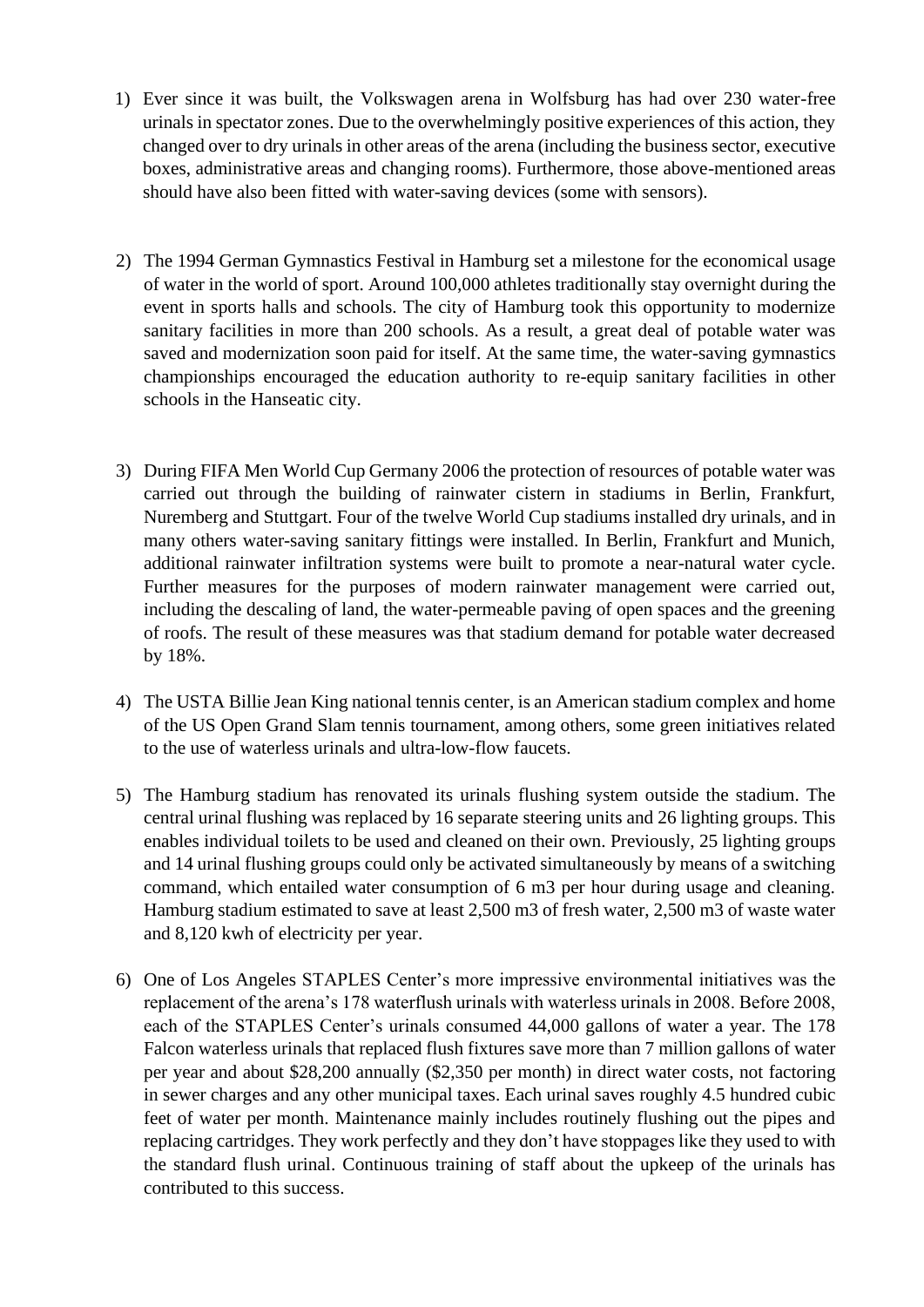7) The MetLife Stadium. Thanks to a partnership with the Environmental Protection Agency (EPA), environmentally friendly materials and practices have been incorporated into New York's MetLife Stadium.

More specifically, water reduction initiatives at the MetLife stadium include, among others: - Waterless Urinals in men's restrooms save 24 million gallons of water per year.

- Low-flush toilets save almost 2 gallons of water per flush.

- Sensored & metered faucets reduce water demand and conserve potable water with low flow restrictors.

- Low-flow showerheads in the locker rooms use less than half the amount of water per minute of conventional showerheads.

8) The Rabobank Arena in Bakersfield, California, replaced 516 toilets, urinals, faucets and shower heads, saving about one million gallons of water a year.

## **Environmental benefits**:

As shown in the examples above, this practice allows to reduce the consumption of fresh water.

## **Economic benefits**:

For Volkswagen Arena, in financial terms we are looking at savings of 4,200.00  $\epsilon$  per annum after investment costs of 30,000.00  $\epsilon$  to switch to dry urinals. The investment should therefore pay for itself after seven years.

In the STAPLES arena, the 178 waterless urinals that replaced flush fixtures save more than 7 million gallons of water per year and about \$28,200 annually (\$2,350 per month/roughly 4.5 hundred cubic feet of water per month) in direct water costs.

In general, these no-water urinals typically cost less to purchase and less to install. That's because there is no need to plumb the fixture for water and there are no flush handles, manual or sensorcontrolled, to purchase or repair<sup>1</sup>.

# **Applicability and replicability potential**

The measure could be replicated in every stadium.

# **Source**

[Women Football World Cup Germany 2011](file:///C:/Users/gaiap/Dropbox/TACKLE/Buone%20pratiche/Report%20da%20fare/fwwc2011green_goal_legacy_report_en.pdf) (p. 31)

[USTA Centre](https://www.usopen.org/en_US/about/green_initiatives.html)

[FIFA Men World Cup Germany 2006](https://www.oeko.de/oekodoc/292/2006-011-en.pdf) (pp 12, 43-48)

[Guidelines of French Ministry of Sport \(p](http://developpement-durable.sports.gouv.fr/m/ressources/details/le-guide-pratique-pour-une-gestion-eco-responsable-des-etablissements-sportifs/358).14)

[FIFA World Cup Russia 2018](https://resources.fifa.com/image/upload/fourth-technical-report-on-green-stadiums-in-russia.pdf?cloudid=fz8s33ue7vvbcpbsmzuj)

<sup>1</sup> https://www.waterless.com/blog/stadiums-look-for-ways-to-stop-flushing-water-down-the-drain